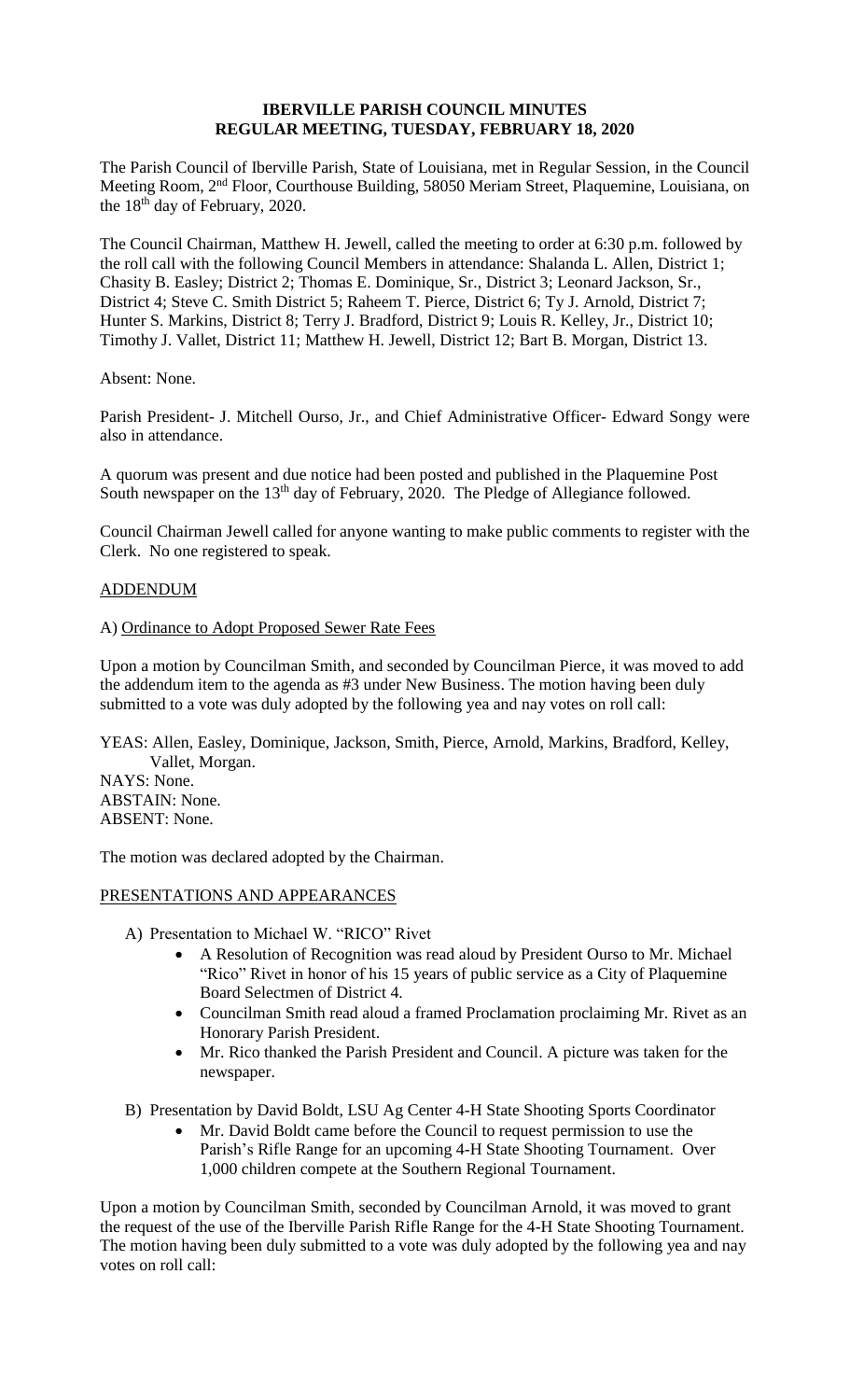YEAS: Allen, Easley, Dominique, Jackson, Smith, Pierce, Arnold, Markins, Bradford, Kelley, Vallet, Morgan.

NAYS: None. ABSTAIN: None. ABSENT: None.

The motion was declared adopted by the Chairman on February 18, 2020.

- C) Presentation for Iberville Parish Parks and Recreation by Duplantis Group
	- Duplantis Group presented a slideshow summarizing the last four years of audits, findings, and renovations made to the Parish's parks.
	- The Framework Guide was created in 2017 by Duplantis Group, and focused on the Belleview District Park. The stake holders group submitted input on what the community would like to see in the future at the Belleview District Park, such as sensory play areas, movies in the park, fitness areas, areas for social engagement, and a designated park entrance.
	- The master plan also includes a potential multi-use athletic field with synthetic turf, covered bleachers, dugout, scoreboard, batting cages, and bull pen.
	- The slides reviewed an Inclusive Playground Area, New Concession / Bathroom Facility, Open Space Areas, Stage Area, and a Multi-Purpose Field.
	- The proposed development cost would be \$12 million. The Parish will decide what the budget will be and which projects will be developed.
	- Councilman Smith asked if there will be a pavilion for when it rains, and Duplantis Group answered there will be a variety of pavilions and covered areas.

# APPROVAL OF MINUTES

Upon a motion by Councilwoman Easley, and seconded by Councilman Smith, it was moved to wave the reading of the minutes of January 21, 2020 and approve as written. The motion having been duly submitted to a vote was duly adopted by the following yea and nay votes on roll call:

YEAS: Allen, Easley, Dominique, Jackson, Smith, Pierce, Arnold, Markins, Bradford, Kelley, Vallet, Morgan.

NAYS: None. ABSTAIN: None. ABSENT: None.

The motion was declared adopted by the Chairman.

## PRESIDENT'S REPORT

President Ourso reported on the following:

- President Ourso stated the current showcase park in Iberville Parish is the Belleview District Park and it is currently at the bottom 10 of the State. He will come back to the Council with recommendations for the park. He is working with the Finance Department to determine a budget for the proposed changes for the Parks & Recreation. Photographs were presented to the Council showing the progress being made on the clearing the land that was acquired near IPRD. President Ourso wants Iberville Parish Parks & Recreation to be in the top 5 of the State.
- President Ourso appreciates the Council's support in granting the LSU Ag Center permission to use the Parish's Rifle Range for an upcoming 4-H Shooting Tournament. The Parish will monitor the facility during this event.
- The bids for Eureka Road will be opened on Thursday, February 20, 2020.
- The new Council on Aging Facility in Maringouin is complete. It was opened on Valentine's Day and pictures were presented to the Council. The official ribbon cutting ceremony will be set for a later date. The old Council on Aging building is currently being demolished.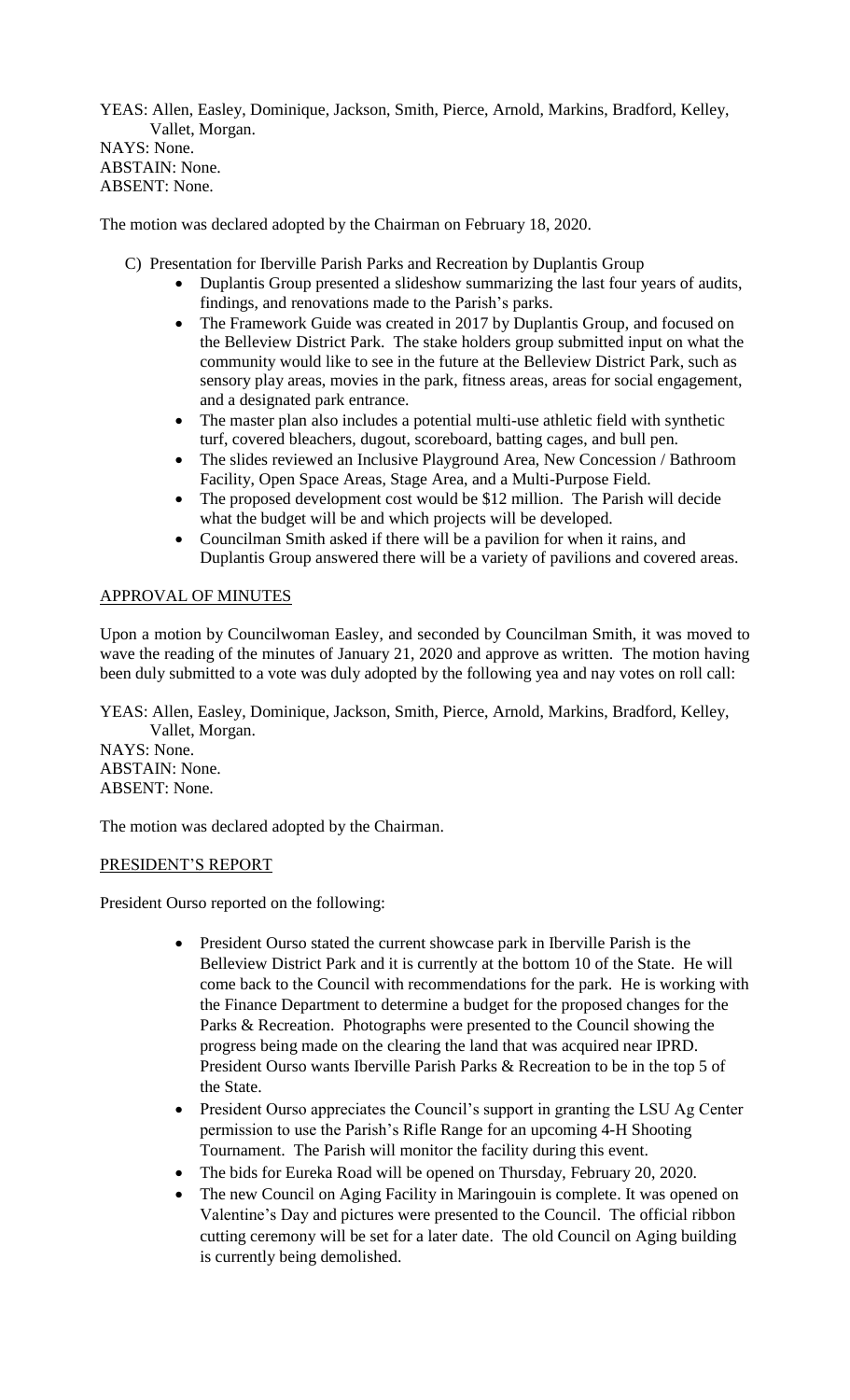- President Ourso stated there is an ordinance being introduced tonight regarding the Sewer Rate Fees. He asked the Council to please review the proposed ordinance to see where the Parish ranks on its rates. The Parish lost over \$25 million because of the sewer. Iberville Parish is way below the curve on the sewer rates. There will be a public hearing on the proposed ordinance in March.
- A picture packet was presented to the Council of Sparks Road and Bayou Road in Maringouin. The end of the road is being used as a dumping site and firing range by the residents in that area. Chairman Jewell requested this ordinance to abandon this portion of Bayou Road. The Parish will notify the property owners in this area.
- Councilman Pierce asked President Ourso why there isn't a park in True Hope, and how can they get a park. President Ourso stated he lived on Kirtley Drive and there wasn't a park there. Councilman Pierce stated True Hope is the only neighborhood without a park, and he wants to see how we can get True Hope a park.

# FINANCIAL REPORT

Finance Director, Randall Dunn stated the financial statements have been sent out. He asked if there were any questions, and there were none. The Finance Department is currently closing out the fiscal year. They will be also be working on the annual audit for the next few months.

## OLD BUSINESS

None.

## NEW BUSINESS

Councilman Kelley and Councilman Morgan are no longer present.

A) Introduction of Ordinances

The following ordinances were introduced by Mr. Songy:

- 1) Ordinance to declare the following property to be surplus and to sell to neighboring property owners pursuant to the terms of Ordinance #002-13 (Rev. Allen O'Bear, Sr.)
- 2) Ordinance to abandon a portion of Bayou Road from Sparks Street south to the dead end in Maringouin, Louisiana
- 3) Ordinance to Adopt Proposed Sewer Fee Rates

Upon a motion by Councilman Vallet, seconded by Councilman Pierce, it was moved that a public hearing be held on Tuesday, March 17, 2020 at 6:00 p.m. on the introduced ordinances. The motion having been duly submitted to a vote, was duly adopted by the following yea and nay votes on roll call:

YEAS: Allen, Easley, Dominique, Jackson, Smith, Pierce, Arnold, Markins, Bradford, Vallet. NAYS: None. ABSTAIN: None. ABSENT: Kelley, Morgan.

The motion was declared adopted by the Chairman on the 18<sup>th</sup> day of February, 2020.

## RESOLUTION COMMITTEE REPORT

The Resolution Committee met on Tuesday, February 18, 2020 at 6:15 p.m., followed by the roll call with the following Resolution Committee Members only in attendance: Smith, Vallet, Pierce, Arnold, Kelley, Markins, Jackson, Morgan, Dominique.

Absent: None.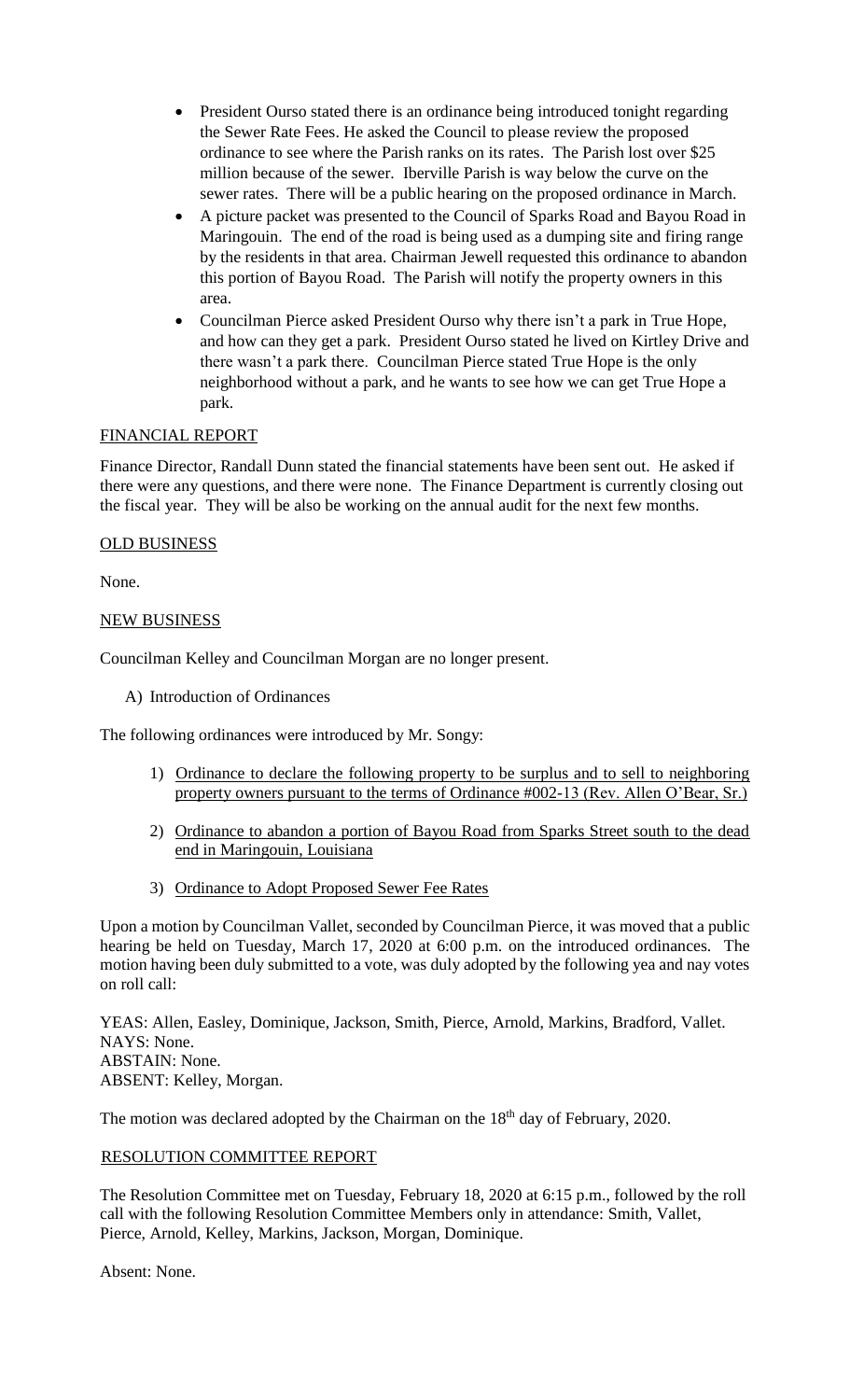The following resolutions were read aloud by Mr. Songy:

- A) Resolution ordering and calling an election to be held in the Parish of Iberville to authorize the renewal of an ad valorem tax
- B) Resolution to negotiate terms of sale of Iberville Industrial  $&$  Technology parcel for Divco, Inc. and for survey and appraisal of parcel within park

There were no questions from the Council or the public.

Councilman Vallet made a recommendation to forward the resolutions to the regular meeting, seconded by Councilman Markins. The recommendation having been duly submitted to a vote was duly adopted by the following yea and nay votes on roll call by Resolution Committee Members only:

YEAS: Smith, Vallet, Pierce, Arnold, Kelley, Markins, Jackson, Morgan, Dominique. NAYS: None. ABSTAIN: None. ABSENT: None.

The recommendation was declared adopted by the Chairman to forward the resolutions to the regular meeting.

### DURING THE REGULAR MEETING:

### **RESOLUTION IPC# 2020-002**

### **RESOLUTION ORDERING AND CALLING A SPECIAL ELECTION TO BE HELD IN THE PARISH OF IBERVILLE, STATE OF LOUISIANA, TO AUTHORIZE THE RENEWAL OF A SPECIAL TAX THEREIN; MAKING APPLICATION TO THE STATE BOND COMMISSION IN CONNECTION**  THEREWITH; AND PROVIDING FOR OTHER MATTERS **CONNECTION THEREWITH**

The following resolution was introduced by Councilman Arnold and seconded by Councilman Bradford.

BE IT RESOLVED by the Iberville Parish Council (the "Governing Authority"), acting as the governing authority of the Parish of Iberville, State of Louisiana (the "Parish"), that:

SECTION 1. Election Call. Subject to the approval of the State Bond Commission, and under the authority conferred by the Constitution of the State of Louisiana of 1974, including Article VI, Section 32 thereof, the applicable provisions of the Louisiana Election Code, and other constitutional and statutory authority, a special election is hereby called and ordered to be held in the Parish on **SATURDAY, MAY 9, 2020**, between the hours of seven o'clock (7:00) a.m. and eight o'clock (8:00) p.m., in accordance with the provisions of La. R.S. 18:541, and at the said election there shall be submitted to all registered voters qualified and entitled to vote at the said election under the Constitution and laws of this State and the Constitution of the United States, the following proposition, to-wit:

### PROPOSITION (MILLAGE RENEWAL)

Shall the Parish of Iberville, State of Louisiana (the "Parish"), continue to levy a special tax of three (3) mills on all property subject to taxation in the Parish (an estimated \$2,100,000 reasonably expected at this time to be collected from the levy of the Tax for an entire year), for a period of ten (10) years, beginning with the year 2022 and ending with the year 2031, for the purpose of maintaining and operating public buildings in the Parish?

SECTION 2. Publication of Notice of Election. A Notice of Special Election shall be published in the *Plaquemine Post South*, a newspaper of general circulation within the Parish,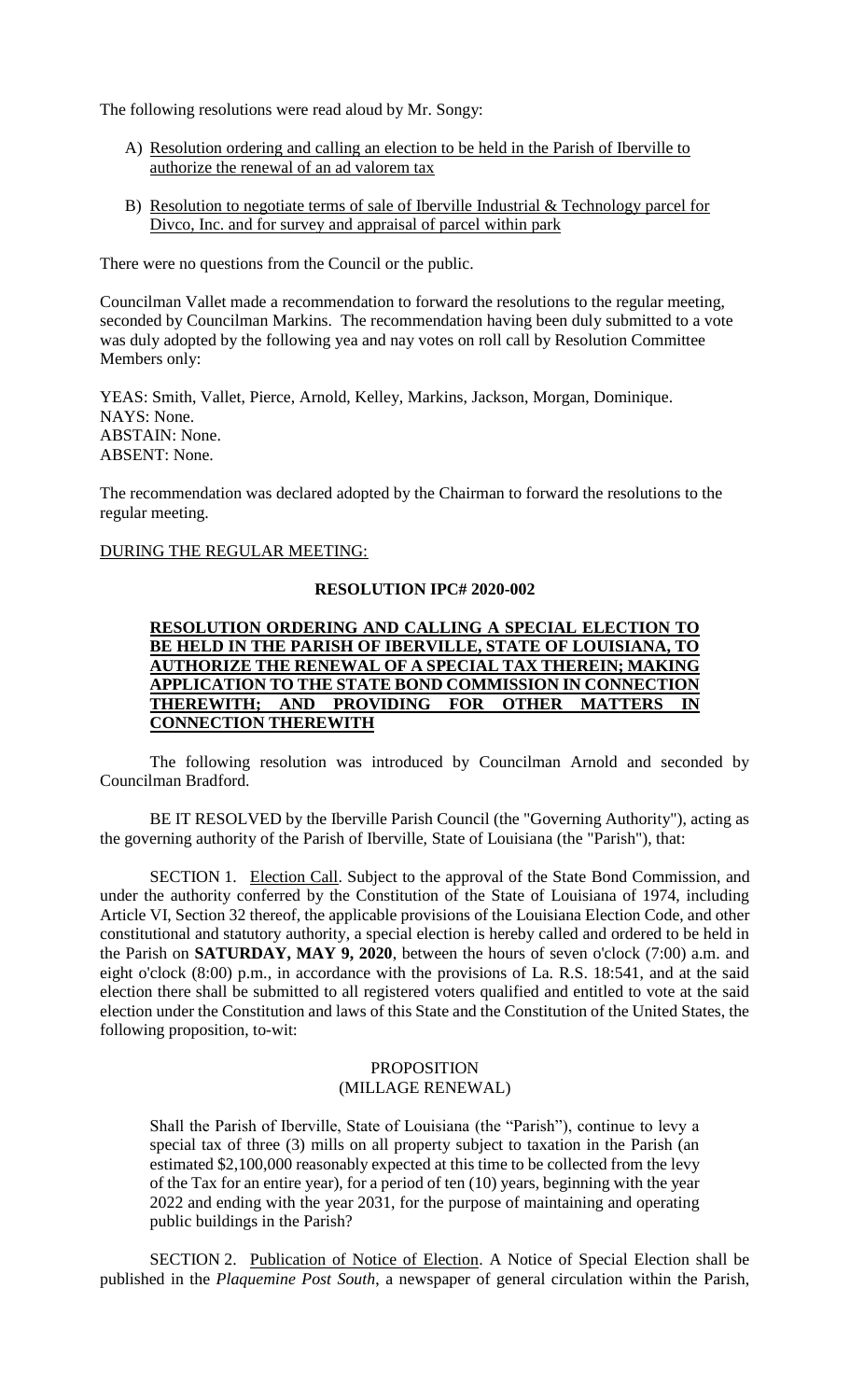published in Plaquemine, Louisiana, and being the official journal of the Parish, once a week for four consecutive weeks, with the first publication to be made not less than forty-five (45) days nor more than ninety (90) days prior to the date of the election, which Notice shall be substantially in the form attached hereto as "Exhibit A" and incorporated herein by reference the same as if it were set forth herein in full.

Notwithstanding the foregoing, prior to the publication of the Notice of Election, the Clerk is authorized and directed to make any amendments to the foregoing proposition that may be required to comply with any state or federal regulatory agencies.

SECTION 3. Canvass. This Governing Authority shall meet at its regular meeting place, the Council Meeting Room, 2nd floor, Courthouse Building, 58050 Meriam Street, Plaquemine, Louisiana, on **TUESDAY, JUNE 16, 2020**, at **SIX O'CLOCK (6:00) P.M.**, and shall then and there in open and public session proceed to examine and canvass the returns and declare the result of the said special election.

SECTION 4. Polling Places. The polling places for the precincts in the Parish are hereby designated as the polling places at which to hold the said elections, and the Commissioners-in-Charge and Commissioners, respectively, will be the same persons as those designated in accordance with law.

SECTION 5. Election Commissioners; Voting Machines. The officers designated to serve as Commissioners-in-Charge and Commissioners pursuant to Section 4 hereof, or such substitutes therefor as may be selected and designated in accordance with La. R.S. 18:1287, shall hold the said special election as herein provided, and shall make due returns of said election for the meeting of the Governing Authority to be held as provided in Section 3 hereof. All registered voters in the Parish will be entitled to vote at the special election, and voting machines shall be used.

SECTION 6. Authorization of Officers. The Clerk of the Governing Authority is hereby empowered, authorized and directed to arrange for and to furnish to said election officers in ample time for the holding of said election, the necessary equipment, forms and other paraphernalia essential to the proper holding of said election and the Chairman and/or Clerk of the Governing Authority are further authorized, empowered and directed to take any and all further action required by State and/or Federal law to arrange for the election.

SECTION 7. Furnishing Election Call to Election Officials. Certified copies of this resolution shall be forwarded to the Secretary of State, the Clerk of Court and *Ex-Officio* Parish Custodian of Voting Machines of Iberville Parish and the Registrar of Voters of Iberville Parish, as notification of the special election, in order that each may prepare for said election and perform their respective functions as required by law.

SECTION 8. Application to State Bond Commission. Application is made to the State Bond Commission for consent and authority to hold the special election as herein provided, and in the event said election carries for further consent and authority to continue to levy and collect the special tax provided for therein. A certified copy of this resolution shall be forwarded to the State Bond Commission on behalf of this Governing Authority, together with a letter requesting the prompt consideration and approval of this application.

The above resolution was duly adopted in regular session this  $18<sup>th</sup>$  day of February, 2020 by the following vote on roll call:

YEAS: Allen, Easley, Dominique, Jackson, Smith, Pierce, Arnold, Markins, Bradford, Vallet. NAYS: None. ABSTAIN: None. ABSENT: Kelley, Morgan.

The resolution was declared adopted by the Chairman on the 18<sup>th</sup> day of February, 2020.